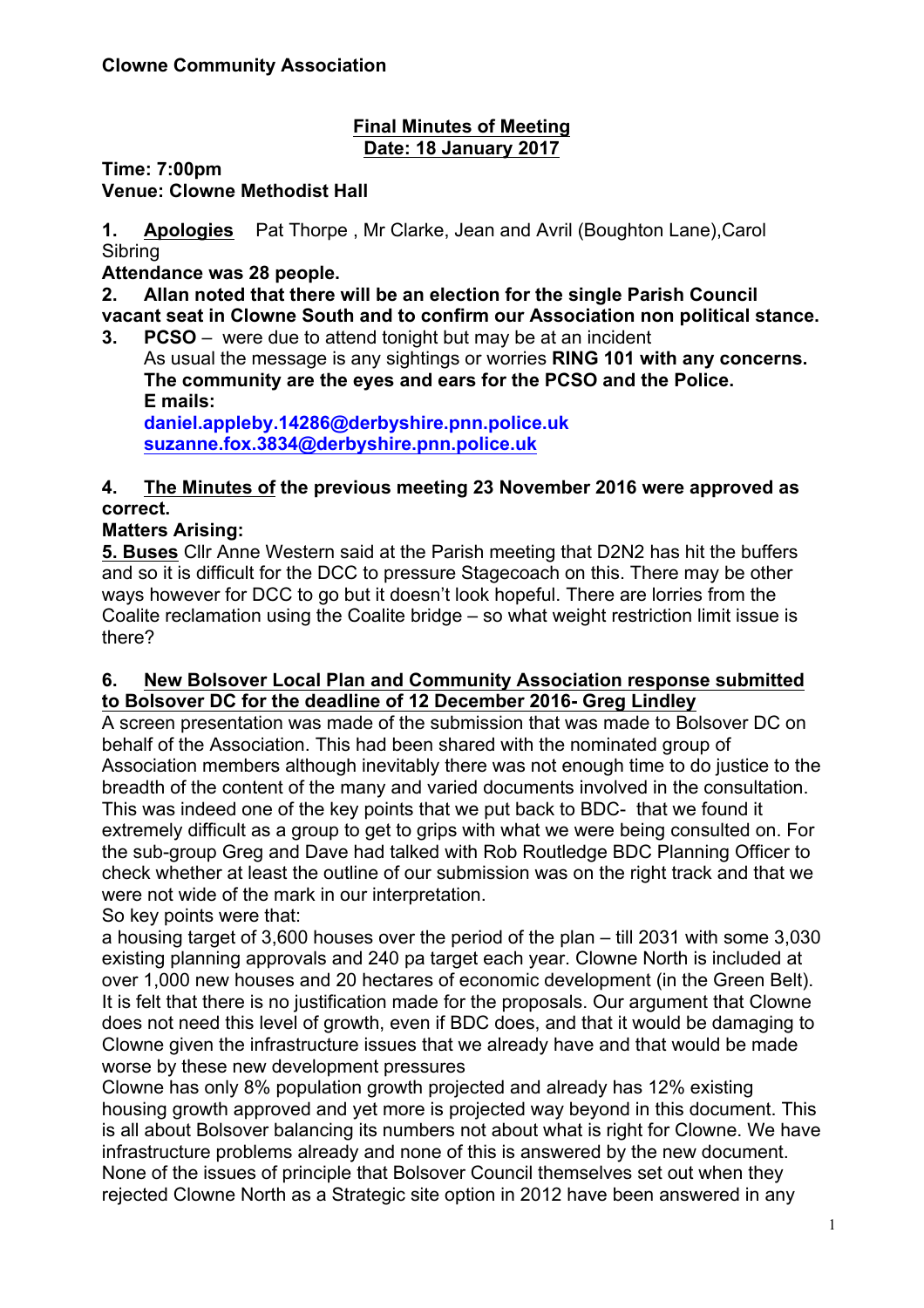way in this consultation document. These were issues including loss of good quality agricultural land, no connectivity into Clowne, impact on wildlife areas etc. In addition the plan shows an allocation for 500 houses at Clowne North beyond the plan period – with no justification. A Garden Village designation is blithely attached to Clowne North when in fact it cannot be such as this designation can only apply to a discrete separate settlement – not part of an existing settlement and this may make the Local Plan fail at Examination stage. There is a Sustainability Assessment on line to view as well as a whole host of other documents that Bolsover rely on as their case for the plan draft. Next steps are that in six months time BDC aim to have a Draft Plan at Submission Stage and any objections we may have at that stage – assuming they change nothing would then be submitted to the Inspector for Examination at Enquiry into the Draft Plan. **Q** Are the residents of North road aware of the proposals.

**A** People ought to be aware but won't be informed any more directly than the general Local Plan promotion until the developer submits a planning application. We hope to place the submission on our web site.

#### **7. HS2 High Speed Rail presentation- Greg Lindley**

A plan showing the new route of HS2 just issued for consultation was shared on screen. This now runs across the bottom of Bolsover hill where the Bolsover Industrial Estate is and crosses roughly where the old Coalite offices were on the hillside . It then cuts across the motorway and runs northwards along the western side of the motorway towards Barlborough junction 30 bypassing the edge of the Dusty Miller pub garden . It appears to take out the row of cottages between Dusty Miller and Barlborough. It also shows a maintenance depot line linking to Staveley running west from the M1 along the line of the proposed DCC Greenway – a position that DCC are obviously aware of and are accepting of given the wider economic issues involved. Presumably, they will find alternatives for the Greenway route at this part of the route. The HS2 plans are understood to be in the Library.

**8. Coalite Clearance Contact**

On the monitoring of the Coalite reclamation works it is understood that they are monitoring VOC ( Volatile Organic Compounds) and not monitoring Dioxins etc. The River Doe Lea was highly polluted over the life of Coalite plant and an EU dispensation was given to leave it as it was as to disturb it would not have had a solution that was safe. The old tips are hugely polluted. There is an office Bolsover DC log record. After a previous explosion at Coalite material was taken away to Tibshelf somewhere to a secure site.

Eric noted previous experience at Coalite plant site. Waste water was pumped to lagoons on top of the tip that was allowed to filter down through the waste tip and then into the Doe Lea River- only later was a proper filter system added. Coalite was emitting pollutants on the night shift deliberately when no one was aware of the fact.

#### **9. Greenway Planning Application by DCC- Greg Lindley**

The County Council have submitted a Planning application - in parallel with a funding application (including European funds.) The Association, and Clowne in Bloom and others, have submitted letters of support for the application. The plans are available to view on line via DCC site and via BDC site who have been consulted.

Copies of the plans were supplied by DCC and were on show at the meeting - they have new access points- ramps at Neale Street, Slayley Lane and HoodCroft and onto Linear Park at Hollin Hill. There is an inherent risk to loss of trees in the rail cutting area as the Health and Safety risk is spelled out in the trees document attached to the planning application. The funding decision is not known and depends on ERDF (European Regional Development Fund). This is a match funded programme and if it fails then DCC would have to look at a slower more phased delivery of the path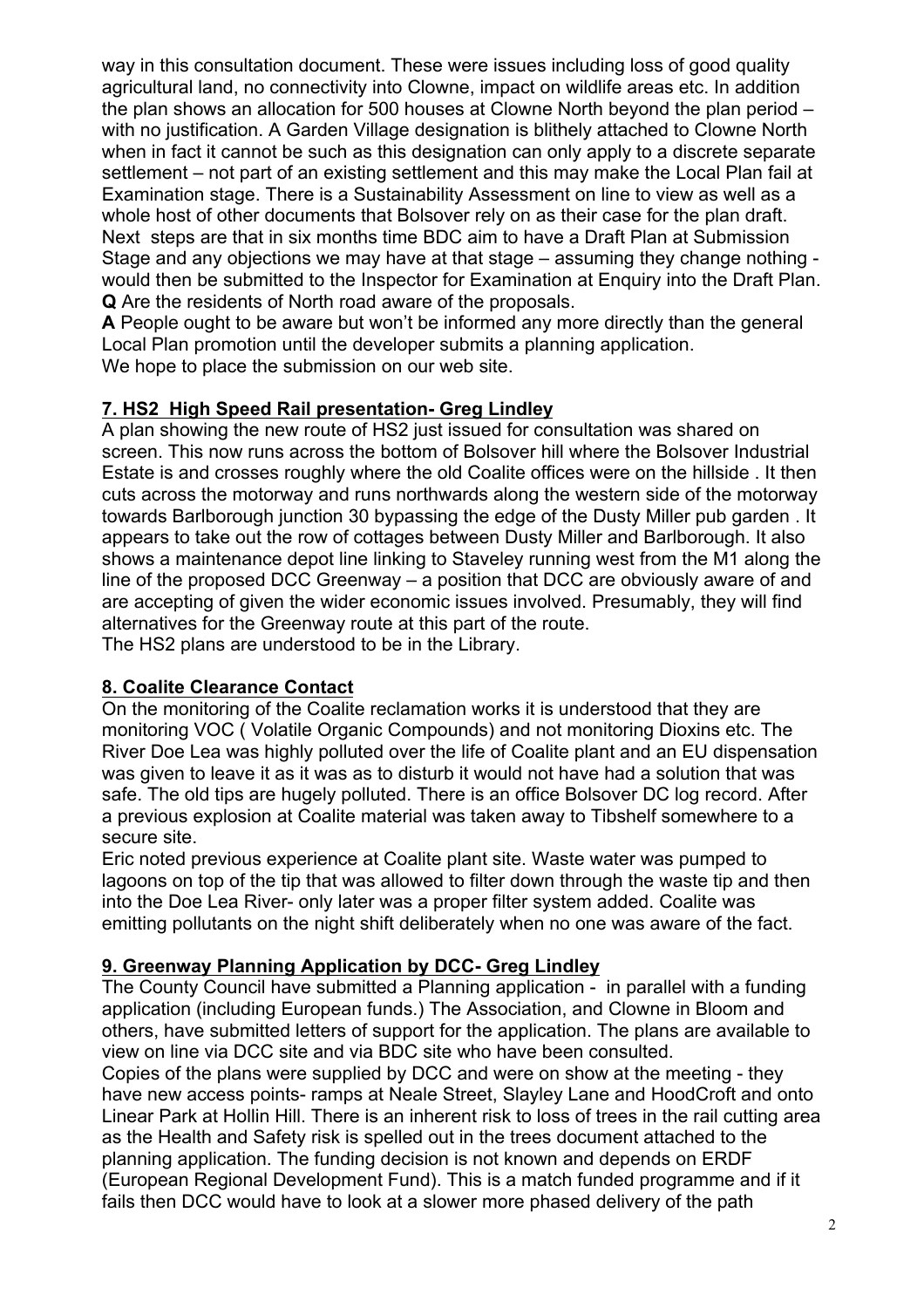scheme. Access points at Westlea are mentioned / suggested as possible route for kids to Heritage school but seems risky.

The Greenway links to another part of the area

**Q.** Access points who has decided these?

Is Westlea the best place for a school route with the regular dumping and other anti social issues there?

Possible school access for bicycles is important.

# **10. Clowne in Bloom- Greg Lindley**

The long delay over the Tesco Bags of Help grant is now resolved thanks to the Parish Council allocating a site for the wooden play train at the Community Centre next to the existing play area where other new equipment is to be placed- funded by BDC section 106 planning gain funds. It is hoped to get the play train on site in the next few weeks( once the parish site detail is confirmed) and then likewise to get on with all the other grant items. After the rejection of the play train site by BDC we had received an approval letter from Derbyshire CC for the other rail line and then some weeks afterwards that was also withdrawn!. . The four history signs on either end of Linear Park are to be upgraded using the grant funding along with putting in a fifth new rail history story board on the DCC site that they have agreed to. We have a **Wildflower planting day set for Sunday 26th April** with UK native plug plants to be bought. **Well Dressing this year is set for Saturday the 22nd July**. Making is in the week of Monday 17-Fri 21 July at Methodists Chapel. We will have small boards from each of the 3 schools as well as Salvation Army so twelve small boards.

We need more volunteers and more plants and shrubs – if you can help please get in touch.

Mitchell Street planting area – thanks were expressed for the tidy up of the area.

**Methodist Choir Christmas Choir Donation of £80** made towards Clowne in Bloom and our thanks go to them for this.

### **11. MUGA on Sidings Linear Park( Multi Use games Area)**

Bolsover DC have approached the Parish Council and asked them to take the equipment but they feel it will not fit at Recreation Close / Community Centre site. But this is not the only flat safe space in Clowne to site it on. Letter to go to Bolsover Council asking for it to be kept in the centre of the town and suggesting consultation and joint working. Why have BDC chosen what option and who have they asked?. Harlesthorpe is one option suggested – Hickinwood recreation area- provided it passes a safety test after removal. The centre of Clowne is regarded as the best location – rather a better location. S 106 money needs to be spent or some of it may expire in time limit?

**Letter to go to BDC from Community Association** – saying keep it on Linear Parkmoved across. . Presumably it's as much to take it down and move it on. Sport England possible grant funding new source just open for applications?- Community Asset fund- possible joint working with the community to suggest? Possible Biffa grant application?. Noted that Council meetings are at 10am.

# **12. Remembrance Memorial Garden**

#### **Seats**

People have nowhere to sit- only the wall or the poppy sculpture. People need to write in to the Parish and ask for seating. The slope on the site may be seen as an issue but not insuperable. There is also no garden in the garden- planted tubs on the shale area would at least add some green/colour. Council van has a compressor and have asked for the poppy to be cleaned again. Ensure people write individual letters.